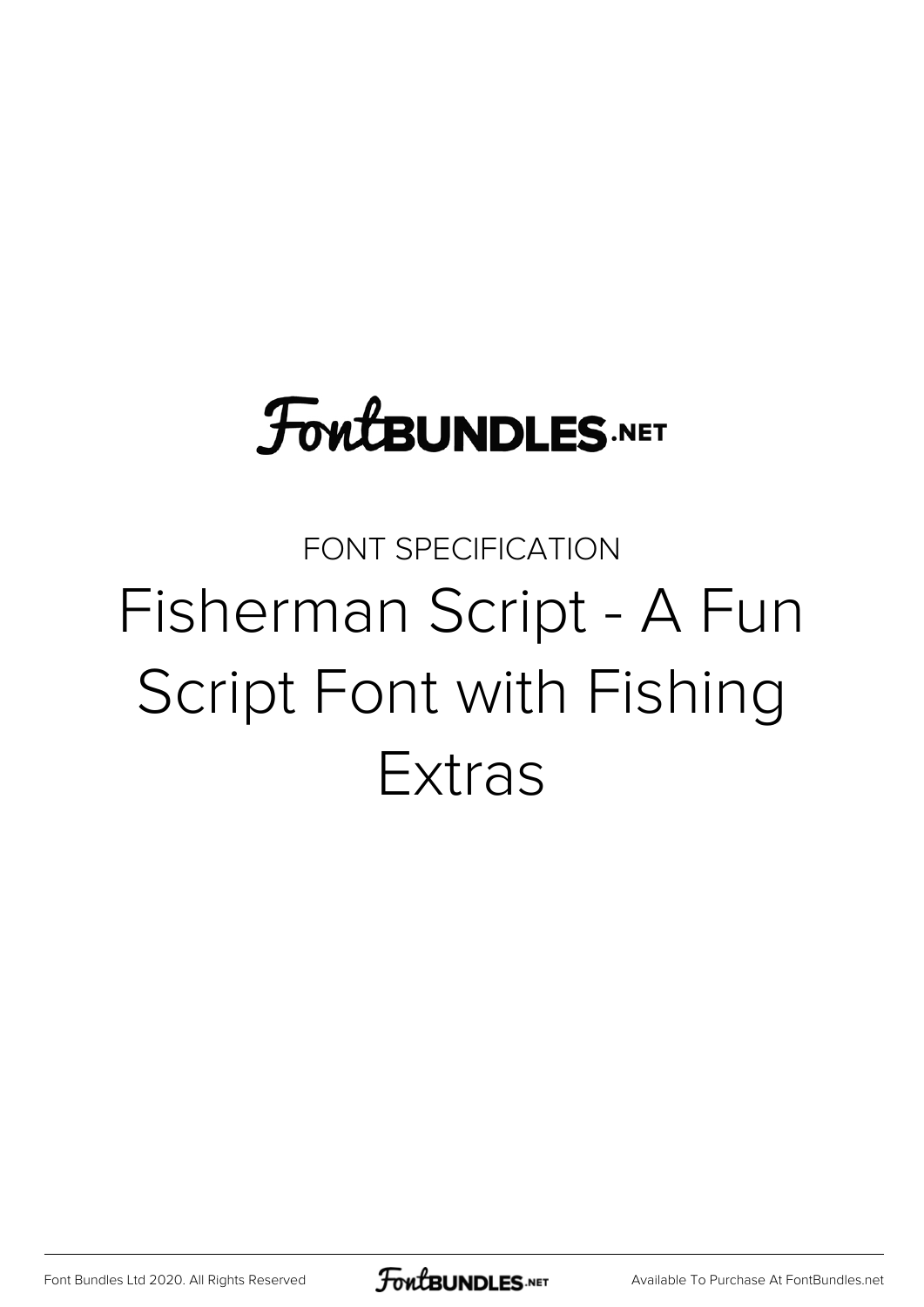### Fisherman Script Extras - Regular

#### Uppercase Characters



Numbers



Punctuation and Symbols

All Other Glyphs



 $\sim$   $\sim$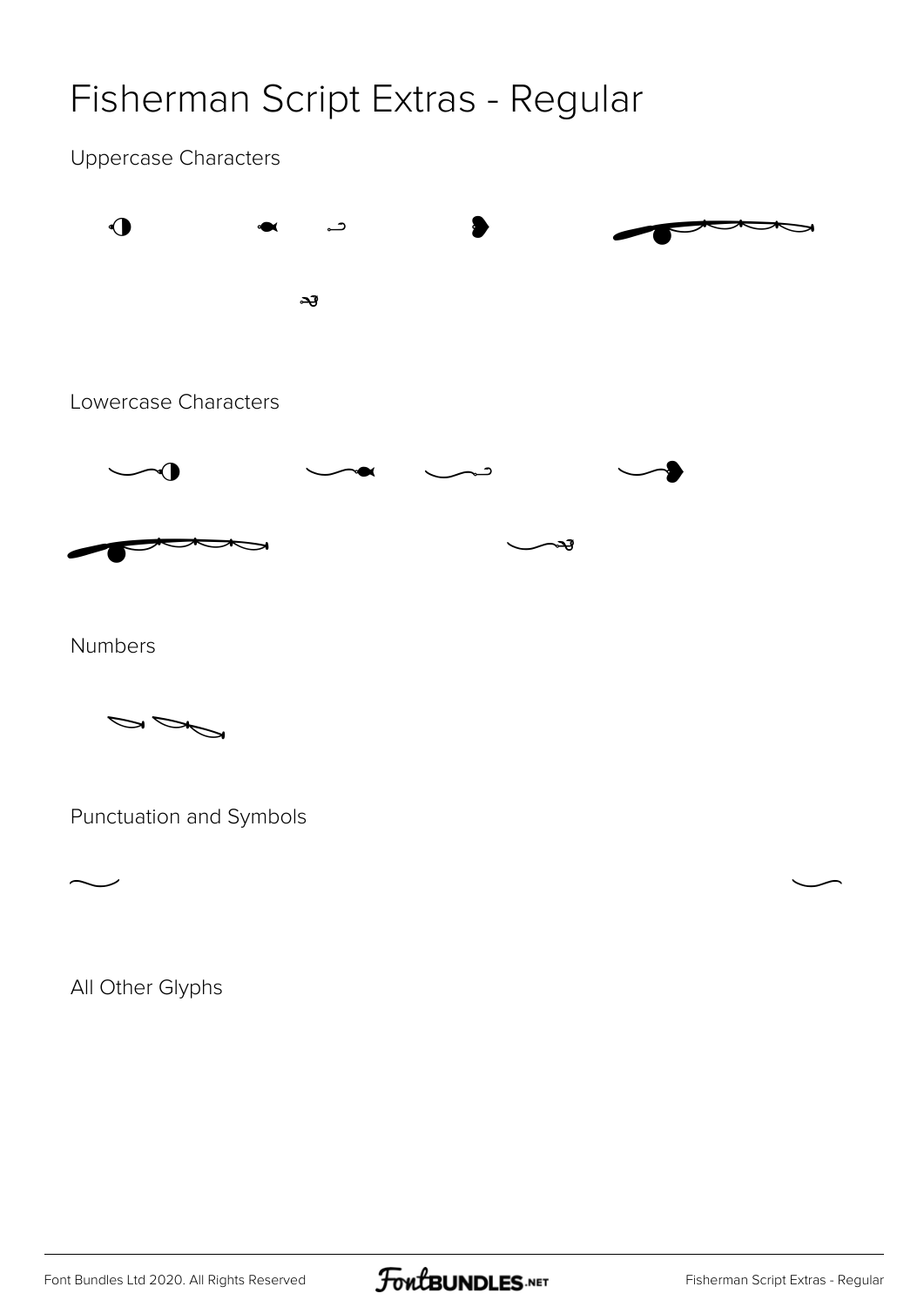#### Fisherman Script - Regular

**Uppercase Characters** 

 $A$   $B$   $C$   $D$   $E$   $\mathcal{F}$   $Q$   $\mathcal{H}$   $d$   $\mathcal{Y}$   $\mathcal{X}$   $d$   $\mathcal{M}$   $\mathcal{W}$   $\mathcal{Q}$  $P$  Q R S T U V W U X Y Z

Lowercase Characters

 $\alpha$ bcdefghijklmnopqrstuvwx  $42$ 

**Numbers** 

0123456789

Punctuation and Symbols



All Other Glyphs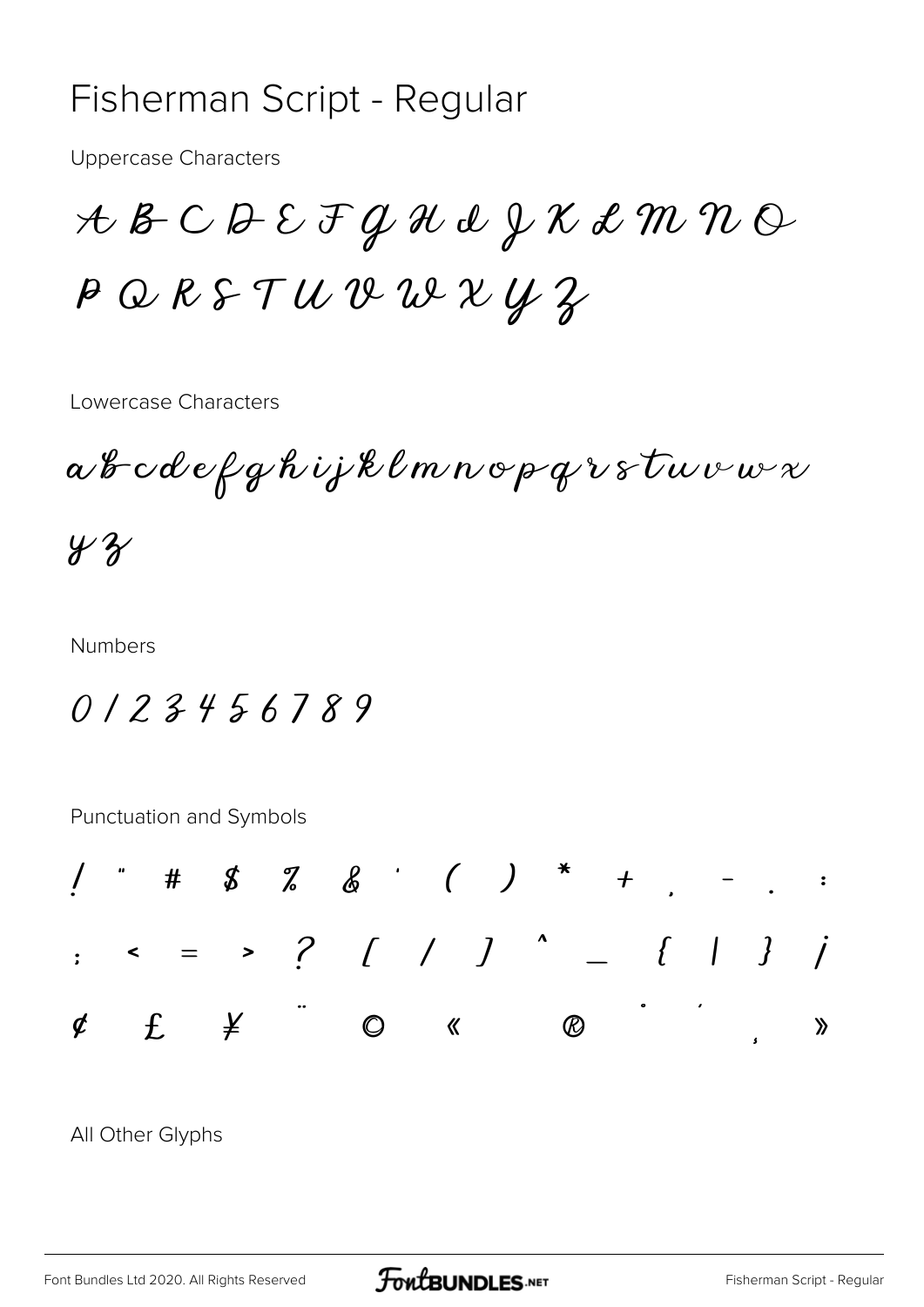